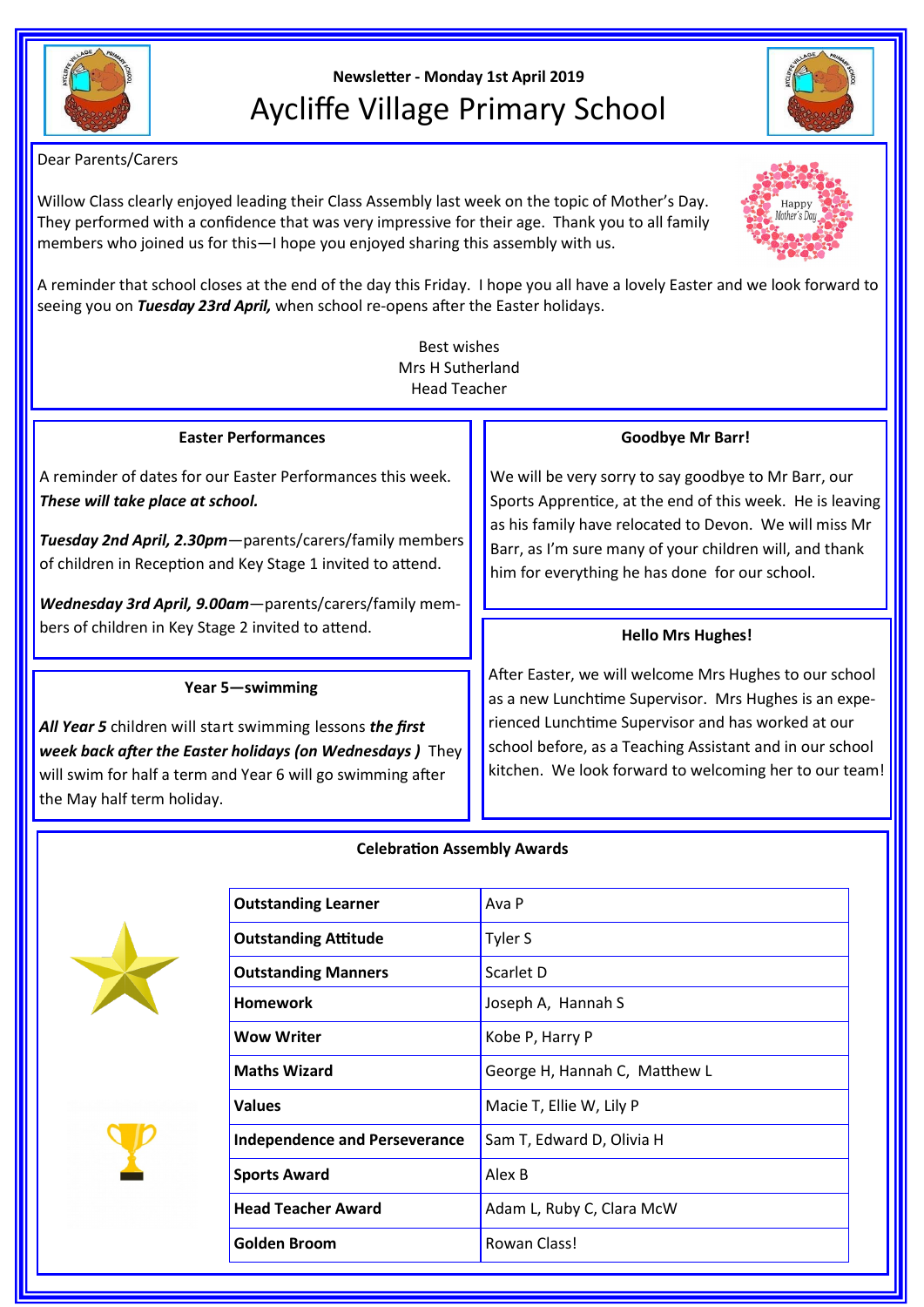## **After School Clubs for Summer Term**

We have arranged a wider variety of clubs we will offer next half term, following feedback from recent parent questionnaires. Please be aware that some clubs will run for the next half term and some for the full term (details are given in the table below) *If you wish your child to attend any of the clubs (apart from Lingotots) then a reply slip needs to be completed and returned as soon as possible. Letters will be handed out on Tuedsay to children who show an interest in attending. All clubs will run from 3.15—4.15.*

| Day                                                                    | Name of Club                             | <b>Year Groups</b>                   | Led by                                                                                                                                                                 |
|------------------------------------------------------------------------|------------------------------------------|--------------------------------------|------------------------------------------------------------------------------------------------------------------------------------------------------------------------|
| Monday<br>(running for the<br>full term)                               | Lingtots (French)<br>15 places available | Reception, Year 1 and Year 2         | Joanna from Lingotots. Please be aware<br>that you need to sign up and pay for this<br>via the Lingotot website (see attached<br>letter at the end of this newsletter) |
| Tuesday<br>(running for 6)<br>weeks-please see<br>dates on the letter) | Singing<br>20 places available           | Key Stage 2 (Years 3, 4, 5 and<br>6) | Shanaya Atkinson - local professional singer<br>who appeared on X Factor 2017.                                                                                         |
| Wednesday<br>(running for half a<br>term)                              | <b>Athletics</b>                         | Key Stage 2 (Years 3, 4, 5 and<br>6) | Mr Hubbard, our Sports Coach                                                                                                                                           |
| Thursday<br>(running for the<br>full term)                             | Dance                                    | All year groups                      | Miss Louise                                                                                                                                                            |
| Friday<br>(running for half a<br>term)                                 | <b>Athletics</b>                         | Reception, Year 1 and Year 2         | Mr Hubbard, our Sports Coach                                                                                                                                           |

#### **Changing circumstances**

Please be aware that if your financial circumstances change, you might be eligible for free school meals for your child/ ren. In these circumstances, our school also receives additional funding to help provide some extra support for your child in school. If you wish to discuss this further please contact Mrs Dolan or Mrs Sutherland and we will be more than happy to discuss this with you.

## **Attendance for last week**

| <b>Willow Class</b>         | 100  |
|-----------------------------|------|
| <b>Horse Chestnut Class</b> | 99.0 |
| <b>Sycamore Class</b>       | 100  |
| <b>Lime Class</b>           | 97.7 |
| <b>Silver Birch Class</b>   | 97.7 |
| <b>Rowan Class</b>          | 96.0 |
| <b>Hawthorn Class</b>       | 97.9 |

Well done to all classes and who have all achieved attendance above our minimum target level. Special "Well done" to Willow and Sycamore for 100% attendance that was the best out of the whole school.

#### **School Trip for Willow Class**

We have arranged a school trip for Willow Class on *Monday 29th April to Hardwick Park, Sedgefield*. This is linked to their topic and class text for this half term (The Hungry Caterpillar) Children in Willow Class will be bringing a letter home about the trip this week so please look out for it.

#### **Annual General Meeting for our PTA**

This will take place at school on *Wednesday 8th May at 5.00pm*. Please join us for this if you can so we can collect your views and continue to build on the fantastic work our PTA does.